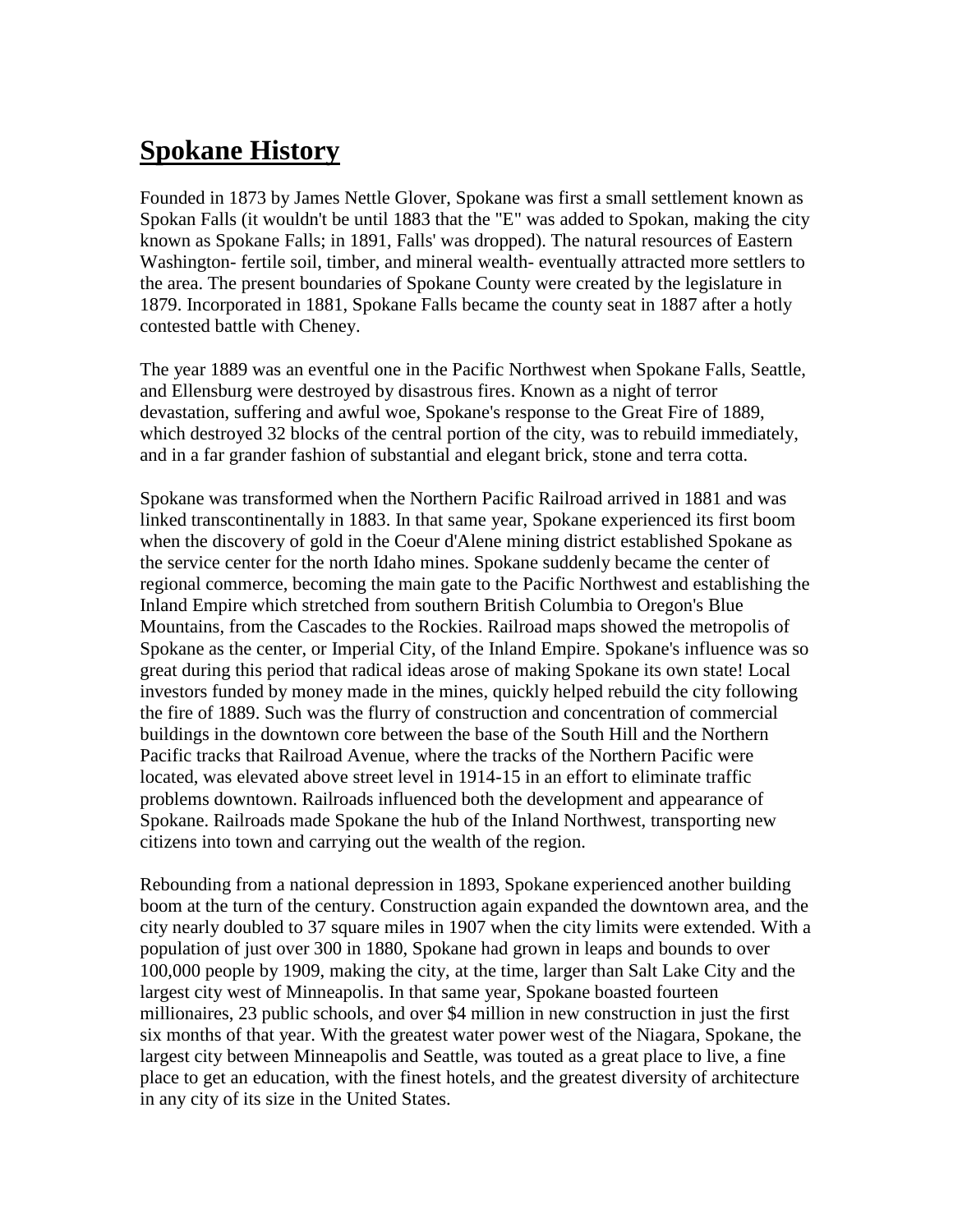With Spokane's boom surprising many people who came here, forward thinking town leaders formed the city parks board in 1907 and brought the Olmsted Brothers from Brookline, Massachusetts in 1909 to advise and plan in order to ensure that Spokane would continue as the City Beautiful.

Spokane has retained much of its history through its buildings. Over 50% of Spokane's downtown is designated as historic, and makes up three separate National Register Historic Districts. Infact, the City of Spokane has the most designated National Register Historic Districts in the state with 18 total districts. Spokane is also home to the state's largest National Register District, Nettleton's Addition in the West Central neighborhood.

## **Spokane Architecture**

Spokane began as a settlement with a mere handful of people in 1873. By 1889, Spokane had nearly 20,000 people. In that same year on August 4th, fire fueled by high winds and dry summer temperatures devastated over 30 blocks in the central portion of the city. Numerous original wood and brick buildings were destroyed, leaving behind smoldering rubble, uninsured businessmen, and a downtown made up of tents, known as tent city. The smoke had not yet abated when businessmen, lawyers, and insurance adjustors alike were sending away for tents to shelter their businesses. Some tents were deemed less than desirable. Noisy canvas saloons and beer halls appeared all over town. Gambling became a favorite past time in tent city as well. Gambling fever wasn't only found in the make shift beer halls and saloons however, but also in the post-fire real estate market. Downtown lots were exchanged, purchased, and quickly sold. Rising from the ashes of the great fire that decimated the town, Spokane experienced a unique building boom that established the historic buildings seen in the downtown core today. A city of handsome business blocks- a new era of prosperity- how a beautiful city rises out of the ashes, through the enterprise and energy of its citizens gushed the souvenir booklet issued for the 1890 Northwest Industrial Exposition held in Spokane: Scarcely a year passed and upon the debris stands a city more majestic, more substantial and more costly than older cities on the continent. Spokane's rebirth resulted in about 100 new elaborate brick, masonry, and terra cotta commercial buildings in the downtown in the year immediately following the fire. Mostly designed by trained architects, names like Herman Preusse, Kirtland K. Cutter, and John K. Dow would be forever imprinted in history as being associated with the rebuilding of the city's downtown. Many of Spokane's most recognizable structures were built immediately following the fire by prominent architects. These include the Fernwell Building, the Bennett Block, the Review Building, and the Coeur d'Alene Hotel. In the decades following the fire, other landmark structures were constructed including the Spokane County Courthouse, the American Legion Building, the Paulsen Building and the Old National Bank Building, Spokane's first two skyscrapers. After 1910, Spokane gained the Davenport Hotel, the Spokane Club, Lewis& Clark High School, and the Monroe Street Bridge. The 1920s and 30s also brought Spokane the Chronicle Building, the Montgomery Ward Building (City Hall), the Fox Theater, and the Rookery Building.